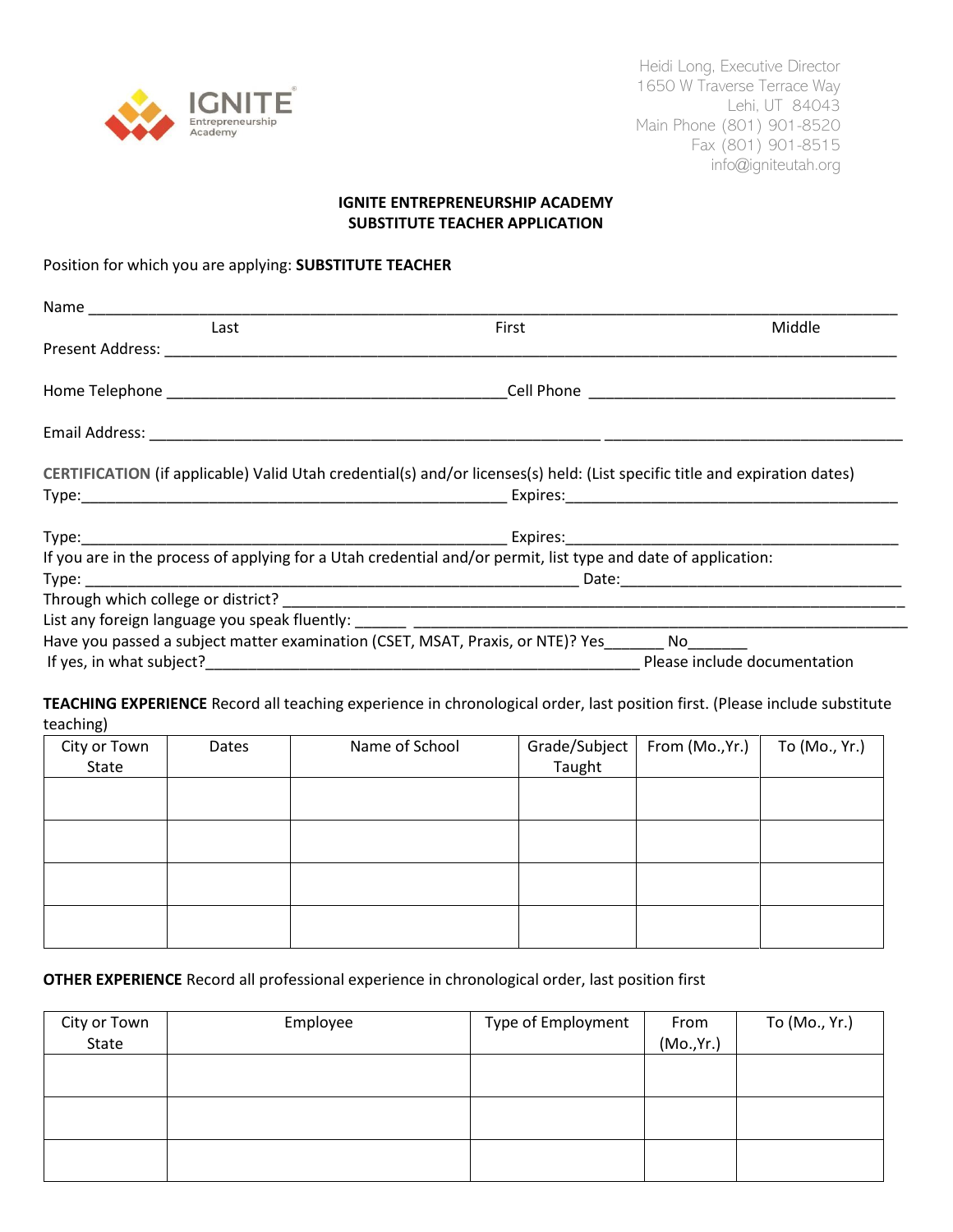

# **PROFESSIONAL TRAINING**

EDUCATION: College and/or University Training

|               | College/University & Location | Dates | Degree/Credential | Major | Minor |
|---------------|-------------------------------|-------|-------------------|-------|-------|
| Undergraduate |                               |       |                   |       |       |
| Graduate      |                               |       |                   |       |       |

#### **PERSONAL REFERENCES**

It is necessary for us to have names, addresses, and phone numbers of at least three references who are acquainted with you and your work experience and/or education. **INCLUDE YOUR LAST EMPLOYER.**

| Name | <b>Official Position</b><br>Email |  | <b>Phone Number</b> |  |
|------|-----------------------------------|--|---------------------|--|
|      |                                   |  |                     |  |
|      |                                   |  |                     |  |
|      |                                   |  |                     |  |
|      |                                   |  |                     |  |
|      |                                   |  |                     |  |
|      |                                   |  |                     |  |

#### **OTHER MISCELLANEOUS INFORMATION**

| Have you ever been convicted of an offense other than a minor traffic violation? *Yes<br>No control of the North State of the North State of the North State of the North State of the North State of the North State of the North State of the North State of the North State of the North State of the North State of |
|-------------------------------------------------------------------------------------------------------------------------------------------------------------------------------------------------------------------------------------------------------------------------------------------------------------------------|
| *If yes, please state the nature of the offense(s), date(s), city and state, and disposition on a separate sheet of paper. A                                                                                                                                                                                            |
| conviction record is not an automatic bar to employment and the nature, recency, and disposition of an offense will be                                                                                                                                                                                                  |
| considered only as it relates to the job for which you are applying.                                                                                                                                                                                                                                                    |
| Have you ever been discharged or forced to resign from any position because of misconduct or unsatisfactory service?                                                                                                                                                                                                    |
| *Yes No *If yes, attach a separate sheet stating circumstances, including dates, names, address of                                                                                                                                                                                                                      |
| employers, and causes.                                                                                                                                                                                                                                                                                                  |
| Can you perform all job-related functions of this position? Yes<br>No l                                                                                                                                                                                                                                                 |
| Comment                                                                                                                                                                                                                                                                                                                 |

I hereby certify that all statements made hereon are true and correct to the best of my knowledge and authorize investigations of all statements herein recorded.

Date **Signature of Applicant** 

*Ignite Entrepreneurship Academy does not discriminate on the basis of race, color, national origin, ancestry, ethnic group identification, religious creed, marital status, sex (including sexual harassment), sexual orientation, gender (identity or expression), disability (physical or mental) or age in any of its policies, procedures, or practices.* 

\_\_\_\_\_\_\_\_\_\_\_\_\_\_\_\_\_\_\_\_\_\_\_\_\_\_\_\_\_\_\_\_\_\_\_\_\_\_\_\_\_\_\_\_\_\_\_\_\_\_\_\_\_\_\_\_\_\_\_\_\_\_\_\_\_\_\_\_\_\_\_\_\_\_\_\_\_\_\_\_\_\_\_\_\_\_\_\_\_\_\_\_\_\_\_\_\_\_\_\_\_